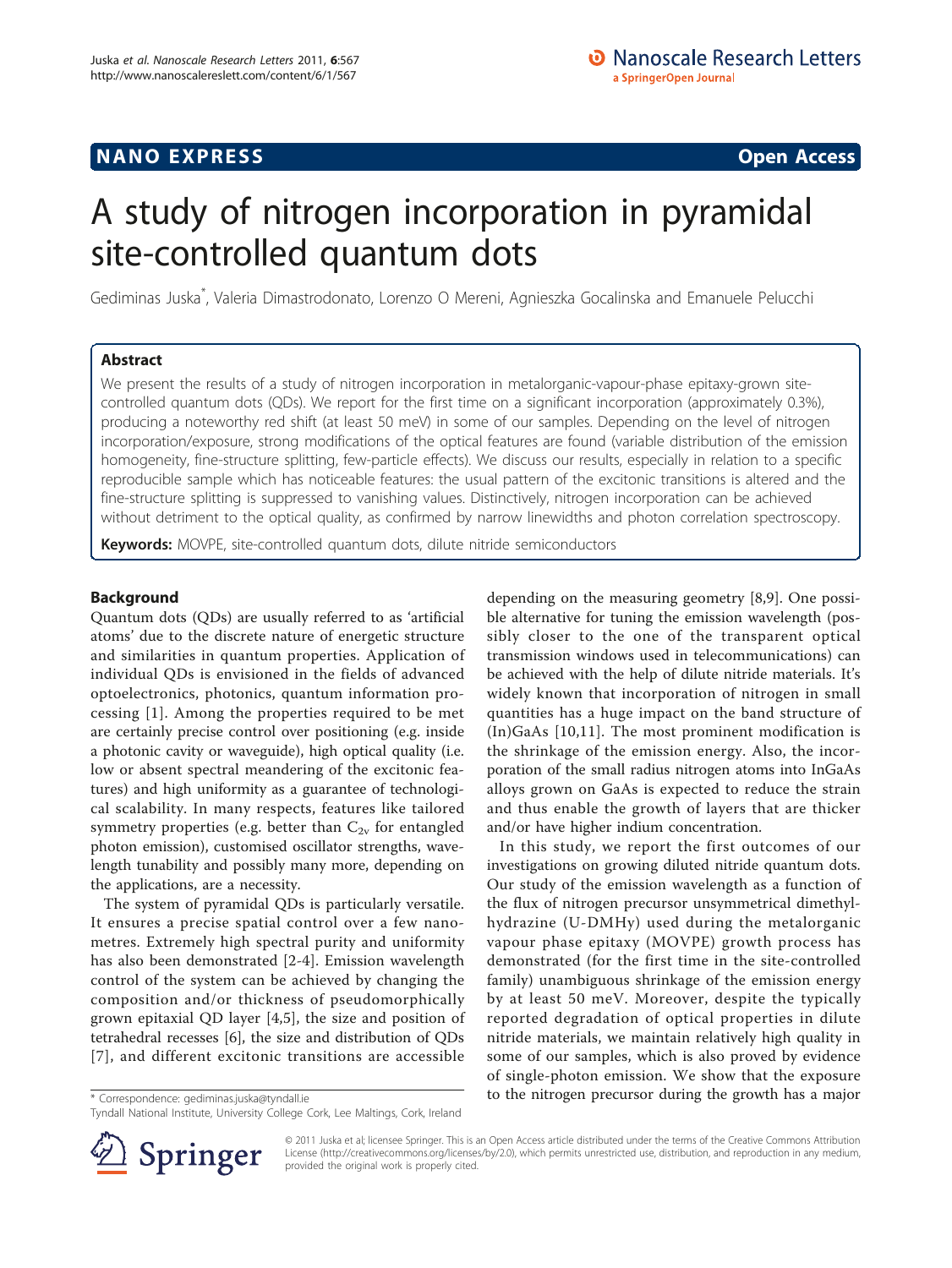<span id="page-1-0"></span>impact on the optical properties, varying substantially excitonic linewidths, emission homogeneity and QD symmetry properties. We discuss our results comparing to a specific (reproducible) sample which demonstrated noticeable features [\[12\]](#page-6-0): the usual pattern of the excitonic transitions is altered and a fine-structure splitting (FSS) is suppressed to values smaller than the measurement resolution of 4 μeV, while until now, site-controlled pyramidal QDs have always demonstrated (with the only one exception [[13](#page-6-0)]) a FSS - an indication of broken rotational symmetry. We performed for the first time photon correlation spectroscopy on nitrogen-containing single dots, confirming few-particle attributions.

### Methods

Pyramidal QDs were grown by low pressure MOVPE, with nitrogen as carrier gas [[14,15\]](#page-6-0). The standard MOVPE precursors, namely trimethyl(-gallium, -indium, -aluminium), dimethylhydrazine (U-DMHy) and arsine  $(AsH<sub>3</sub>)$ , were used. Growth temperatures quoted are thermocouple ones. An important parameter is the flux ratio U-DMHy/AsH<sub>3</sub> which was altered during growths of different samples in order to track changes of QD optical properties. In Tables 1 and 2, summary of the growth conditions and optical properties for each quantum dot sample analysed is presented.

Pyramidal QDs were pseudomorphically grown on (111)B-oriented GaAs substrates. The substrate was prepatterned with 7.5-μm pitch tetrahedrons by standard photolithography and wet chemical etching techniques. Thanks to capillarity and anisotropic decomposition effects, a single QD forms at the centre of each pyramidal recess [[16\]](#page-6-0). The dot shape is determined simply by the self-limited profile of the underneath layers (GaAs in this case), their thickness and their composition. It must be said that a complex ensemble of quantum structures (three lateral quantum wires and a vertical one, three lateral quantum wells and three vertical ones) can form due to capillarity and capillarity induced segregation effects [\[17](#page-6-0)]. A typical sequence here used for the epitaxial layers can be identified in the representative cross-section atomic force microscopy (AFM) image in Figure 1. The first thick GaAs buffer layer is topped by

Table 1 Growth parameters and optical properties of the set A QDs

| Sample                  | N-free | Α1      | A <sub>2</sub>           | A <sub>3</sub>           |
|-------------------------|--------|---------|--------------------------|--------------------------|
| $T_{\text{G}}$ °C       | 730    | 730     | 730                      | 730                      |
| AsH <sub>3</sub> /III   | 750    | 430     | 430                      | 430                      |
| U-DMHy/AsH <sub>3</sub> | 0      | 0.66    | 0.33                     | 0.16                     |
| QD thickness, nm        | 0.5    | 0.5     | 0.5                      | 0.5                      |
| Averaged QD PL, meV     | 1462   | 1454    | 1440                     | 1427                     |
| FSS, µeV                | 13     | $\lt$ 4 | $\overline{\phantom{a}}$ | $\overline{\phantom{a}}$ |

Table 2 Growth parameters and optical properties of the set B QDs

| Sample                  | N-free | <b>B1</b> | <b>B2</b> | B3   |
|-------------------------|--------|-----------|-----------|------|
| $T_{G}$ °C              | 655    | 655       | 655       | 655  |
| AsH <sub>3</sub> /III   | 430    | 200       | 430       | 430  |
| U-DMHy/AsH <sub>3</sub> | 0      | 5.46      | 2.52      | 1.26 |
| QD thickness, nm        | 1.2    | 1.2       | 1.2       | 1.2  |
| Averaged QD PL, meV     | 1372   | 1321      | 1320      | 1333 |
| FSS, µeV                |        |           | $\leq 90$ | 16   |

a gradually variable composition  $\text{Al}_x\text{Ga}_{1-x}\text{As}$  (0.3 ≤ x ≤ 0.75) layer and an etch stop film of  $Al<sub>0.75</sub>Ga<sub>0.25</sub>As which$ enables selective substrate removal during post-growth processing [[15](#page-6-0)]. Here, to enhance the efficiency of pyramidal QDs, on some samples, a new advanced backetching processing practice was applied, with a new gold bonding procedure replacing the usual wax application before substrate removal. Such apex-up geometry acts as a lens which helps to extract more light, enabling highly photon number sensitive measurements, such as correlations, efficient [\[18](#page-6-0)]. The active layer that forms the QD ( $In_{0.25}Ga_{0.75}As_{1.5}N_{\delta}$ ) is embedded between outer  $Al<sub>0.55</sub>Ga<sub>0.45</sub>As$  and inner GaAs cladding layers. Two different sets of QDs have been grown: 0.5 nm (set A) and 1.2 nm (set B) nominal thickness at the temperatures of 730°C and 655°C, respectively. Results are also compared to non-nitrogen-containing dots.

The QD samples were characterised by micro-photoluminescence spectroscopy (microPL) at cryogenic temperatures. The core of the setup consists of a tuneable pulse repetition laser diode emitting at 633 nm, a helium closed-cycle cryostat and two spectrometers

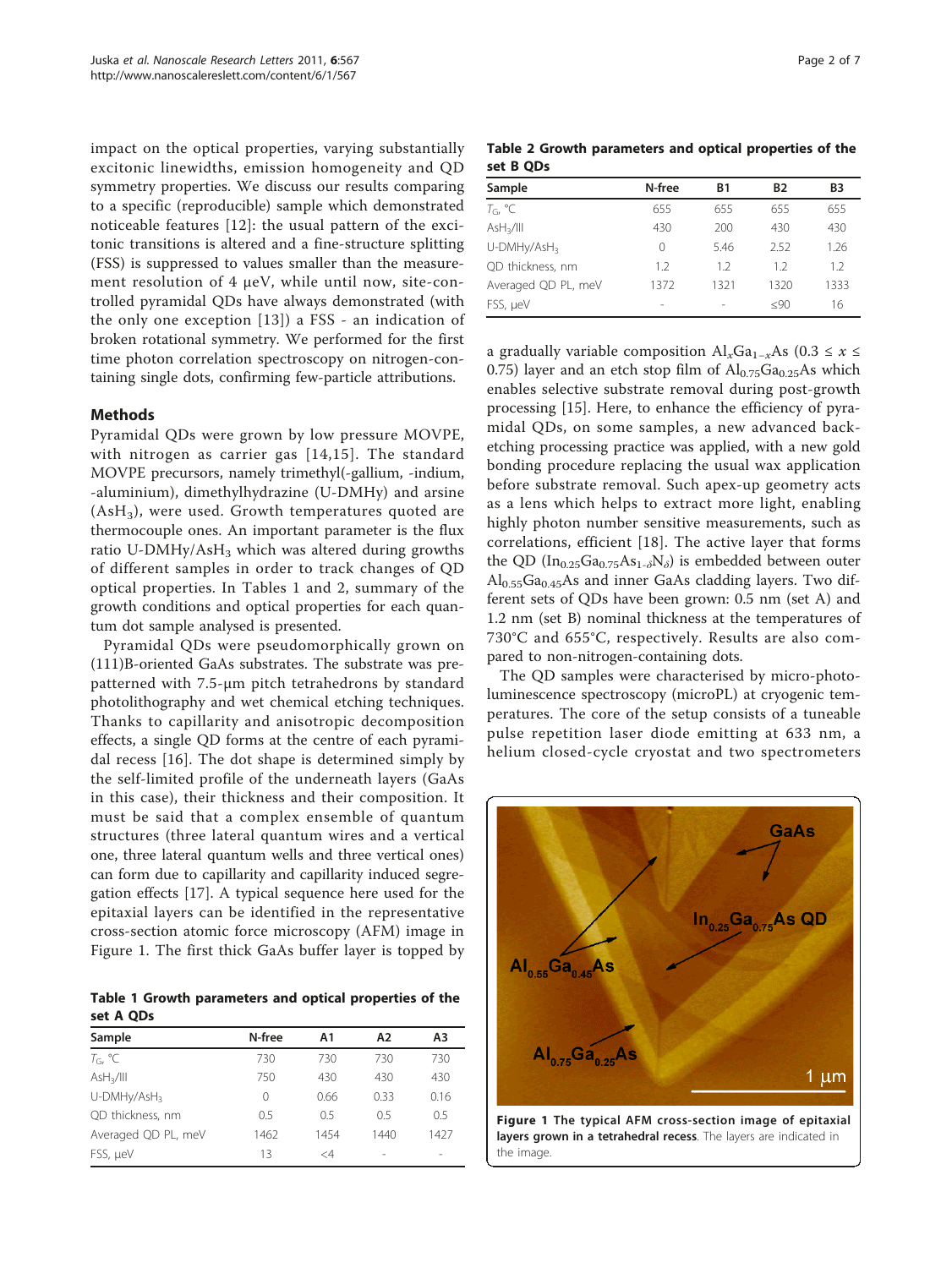equipped with a charge-coupled device (CCD) or an array of InGaAs detectors. High-resolution, polarisationresolved measurements of the FSS were carried out by placing a half-wave retardation plate and a linear polarizer in the optical axis of the system. Due to the presence of the FSS, the spectral positions of exciton and biexciton transitions typically follow counterphase sinusoids while changing polarisation angle. The value of the FSS is obtained by subtracting the corresponding biexciton-exciton positions. The resulting sinusoid amplitude gives the value of the FSS. The actual spectral resolution of approximately 18 μeV at 870 nm wavelength combined with a peak fitting procedure [[19\]](#page-6-0) enables a total resolution of approximately 4 μeV.

Photon correlation measurements were carried out in a typical Hanbury Brown and Twiss setup, equipped with silicon avalanche photo diodes (APD) with a low rate of dark counts (approximately 50 cps). Monochromators were used as narrow band-pass filters. Timeresolved features were measured with a single APD and a photon-counting card synchronised with an optical signal. The resolution of time-resolved features is determined by the instrument response function which can be very closely approximated by the Gaussian function with a width of 530 ps.

The purity of the epitaxial growth process was periodically tested by employing 15-nm-width GaAs quantum wells (QW) embedded between  $\text{Al}_{0.3}\text{Ga}_{0.7}\text{As}$ barriers [[20,21\]](#page-6-0). The low-temperature photoluminescence from a QW is indeed sensitive to very low concentrations of unintentional impurities that are mostly unavoidable in MOVPE. Thus, a narrow linewidth of the excitonic transition is a reliable indicator of high reactor purity. The photoluminescence spectrum presented in Figure 2 from one of our QWs (the first reported to date by MOVPE with a free exciton linewidth below 400 μeV, see Ref. [\[20](#page-6-0),[21\]](#page-6-0)) demonstrates a state-of-the-art linewidth. Such extremely high reactor purity is important as it provides favourable conditions for the growth of nanostructures of other type (e.g. our QDs).

## Results and discussion

Figure 3 shows part of the systematic study of the emission energy as a function of the U-DMHy/AsH<sub>3</sub> ratio utilised during growth. Two different nitrogen-free  $In<sub>0.25</sub>Ga<sub>0.75</sub>As QDs samples [0.5- and 1.2-nm nominal]$ thicknesses, growth temperature (thermocouple reading) 730°C and 655°C respectively, see also Tables [1](#page-1-0) and [2](#page-1-0)] were chosen as reference points to count the emission energy shift. In general, no clear pattern can be found between the two ensembles, but lower temperature (ensemble B, 1.2-nm thickness QDs) gave us the strongest red-shift. In fact, the strongest QD



photoluminescence red-shift was obtained of approximately 50 meV. A rough estimation based on the bandgap shrinkage measured experimentally in bulk dilute nitride In<sub>x</sub>Ga<sub>1-x</sub>As<sub>1-δ</sub>N<sub>δ</sub> alloys [[22](#page-6-0)], suggests  $\delta \approx 0.35\%$ . We can give also an evaluation of the number of nitrogen atoms incorporated in the dot in this case, which can be obtained as follows: the base width of the dots

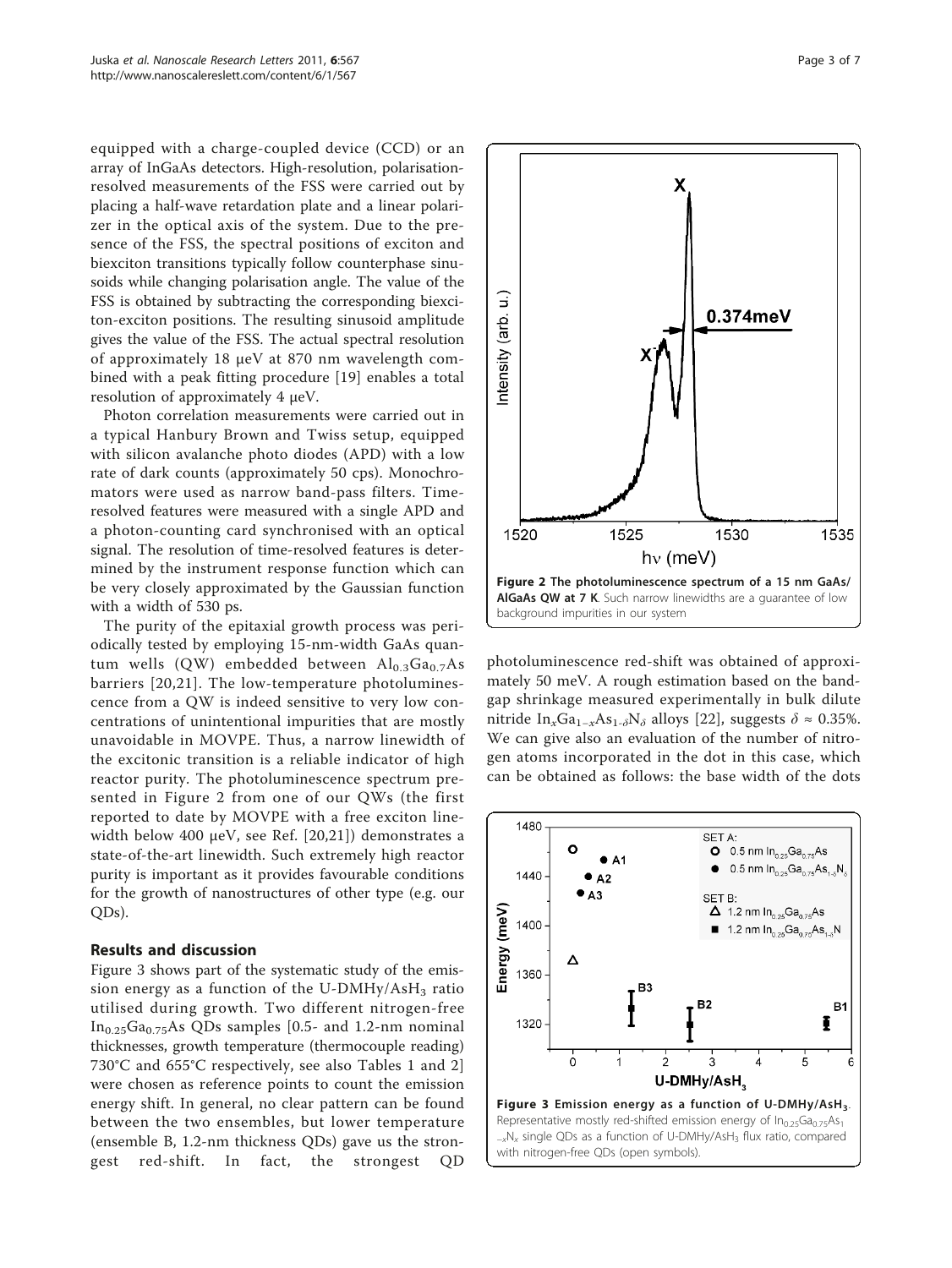<span id="page-3-0"></span>grown at 655°C is around 50 nm, as it is the result of the self-limited value of the GaAs barriers. Assuming a dot thickness of approximately 3.5 nm (see Ref. [[23](#page-6-0)]), a total of approximately 100,000 atoms in the dot can be calculated, from which assuming  $\delta \approx 0.35\%$  follows a few hundred nitrogen atoms as being incorporated.

Group B was grown at lower temperature (655°C) than group A, which is in general a more favourable condition to avoid nitrogen desorption from the surface [[24\]](#page-6-0). Also, a higher flux ratio U-DMHy/AsH<sub>3</sub> up to 5.46 was used compared to A samples, providing higher probability to trap nitrogen atoms. Nevertheless, a 35 meV energy shift has also been observed in the set A samples, even if the growth conditions were less favourable for nitrogen incorporation: a growth temperature of 730°C and the flux ratio up to 0.67. However, a good optical quality from QDs from the set A was only preserved in the sample with the smallest energy shift, while the other nitrogen containing dots showed broader linewidths, as high as 1 meV, and decreased intensity by more than one order of magnitude. Moreover, increasing U-DMHy in samples A did not trivially provide higher nitrogen incorporation. We do not have an explanation for this behaviour, and more work will be needed to clarify the exact incorporation dynamics in our samples.

Nevertheless as a whole, we observed good optical quality, as shown in Figure 4, where a microPL spectrum from the sample B2 is reported. Extremely narrow lines (approximately 30 μeV) can be observed. We caution the reader that not all QDs in the sample emitted narrow lines, and unfortunately also dots with broad emission could be found.

Samples showing nitrogen incorporation do not show in general the uniformity of the emission properties (e.g. few milli-electron volt dispersion of emission energy, small dispersion of FSS, regular excitonic spectrum) that



their counterpart without nitrogen demonstrated [[2](#page-5-0),[3](#page-5-0)[,25\]](#page-6-0). For example, a variety of few-particle effects have been observed and no constant pattern of excitonic transitions from the set B QDs has been measured, even if a significant part of them showed a biexciton emitting at lower energy (binding biexciton). It should be said, in fact, that non-uniformity should be expected in dilute nitride single QDs due to a high sensitivity of the energetic structure to small variations of the nitrogen incorporated (even a few tens of atoms correspond to a non negligible shift in emission energy and confinement energy). As a consequence, when nitrogen is significantly present, one can observe an increased non-homogeneity, which sometimes produces a free exciton emission energy distribution as broad as 30 meV (samples B2 and B3 in the Table [2](#page-1-0)).

The good optical quality found in some of our QDs allowed for photon correlation and single-photon emission testing. In Figure 5B, a clear dip in the second order correlation function  $g^{(2)}(0)$  for the single exciton<br>line (which goes to the value of 0.32) indicates nonline (which goes to the value of 0.32) indicates non-

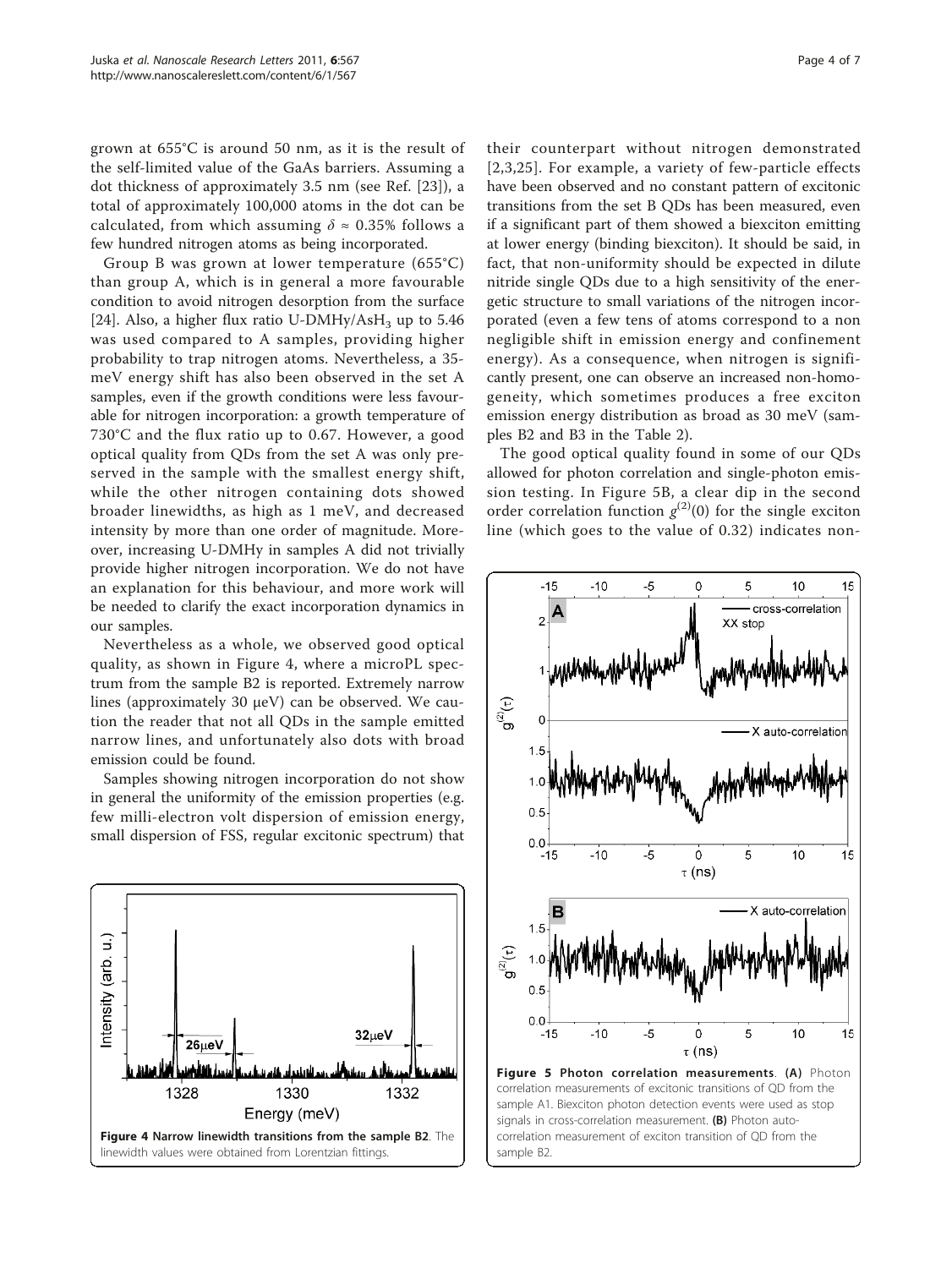classical light emission from the sample B2. Singlephoton emission also was attested from the sample A1 (see Figure [5A\)](#page-3-0). Photon bunching in the top curve obtained correlating single-photon detection events from two dominant transitions indicates biexciton-exciton recombination cascade (an increased probability to detect a second photon after recombination of biexciton). It's another strong proof of excitonic transitions type already assigned by time-resolved and excitation power dependent measurements in [[12](#page-6-0)]. It should be noted that a third transition in the spectrum noted as X\* in Figure 6 (main, bottom) was usually weak or absent, with a rare exception in a few QDs or at elevated temperature. Cross-correlation measurement between the exciton and this transition showed antibunching of photons (not shown). Taking into accounts the results of correlation and temperature dependent measurements, we identified this transition as a generic charged exciton.

When exciton and biexciton transitions could be identified in the samples from set A (A1, A3), negative biexciton binding energy ( $\Delta E_{XX} = E_X - E_{XX}$ ) was always found to be a characteristic feature. We observe that even other QDs grown like the sample A1 but at lower temperature (700°C and 670°C, which we only discuss here in this contest), which reduces the width of self-



limiting GaAs profile and thus the shape of a QD, exhibited a clear antibinding biexciton. The relevance of such modification is that generally the biexciton of counterpart QDs unexposed to U-DMHy is always binding ( $\Delta E_{XX}$  = 1.8 meV). A representative comparison of the spectra is presented in Figure 6, where the spectrum of 0.5 nm  $In_{0.25}$  Ga<sub>0.75</sub>As nitrogen-free QD is shown in the top part, while the typical spectrum of counterparts exposed to U-DMHy in the bottom. The relative position of biexciton transition (XX) in respect of exciton (X) indicates XX type (binding and antibinding, respectively).

In general, the change of excitonic pattern identifies a strong change of Coulomb interaction between photogenerated carriers within QD and possibly the change of geometrical properties [\[26](#page-6-0)]. However, the identification of such reasons in our case still requires further work so to obtain an elucidative theoretical model. It is nevertheless clear that the nature of the observed optical modifications cannot be attributed solely and simply to the nitrogen presence in the QD material, but more likely to its non-uniform distribution and/or incorporation, and its influence to the dot formation mechanism as a whole at given growth parameters. In fact, power dependency, time-resolved and fine-structure splitting measurements confirm that the biexciton of QDs in set B, where epitaxial conditions have been varied significantly, appears at lower energy (binding) than exciton, oppositely to the set A QDs.

As we reported elsewhere [[12\]](#page-6-0), we found that the sample A1 showed an unexpected welcome feature, a vanishingly small FSS, a result of interest as small but non-negligible FSS could be found in our nitrogen-free InxGa1<sup>−</sup>xAs QDs in GaAs barriers. For example, FSS of at least 7 μeV was always found in  $In<sub>0.25</sub> Ga<sub>0.75</sub>As 0.5$ nm nominal thickness QDs (grown at the same conditions as set A samples without exposure to U-DMHy). In the top inset of Figure 6 an example of FSS measurement of such nitrogen-free QD is presented - the sinusoid is directly related to the energetic position of exciton and biexciton and the amplitude of it gives the value of FSS.

As a matter of interest, we could not resolve FSS above our measurement resolution of 4 μeV in the sample A1. This result suggests that particular growth conditions could be exploited to grow QDs with improved rotational symmetry identified by very small FSS. To have better insight into this, we characterised all our samples and preliminary results of fine-structure splitting in set B QDs, when a clear exciton and biexciton transitions could be found, showed that a broad range of FSS values are present in our samples, and that despite being reproducible as such, A1 seems to be a unique example of vanishing FSS. In fact, although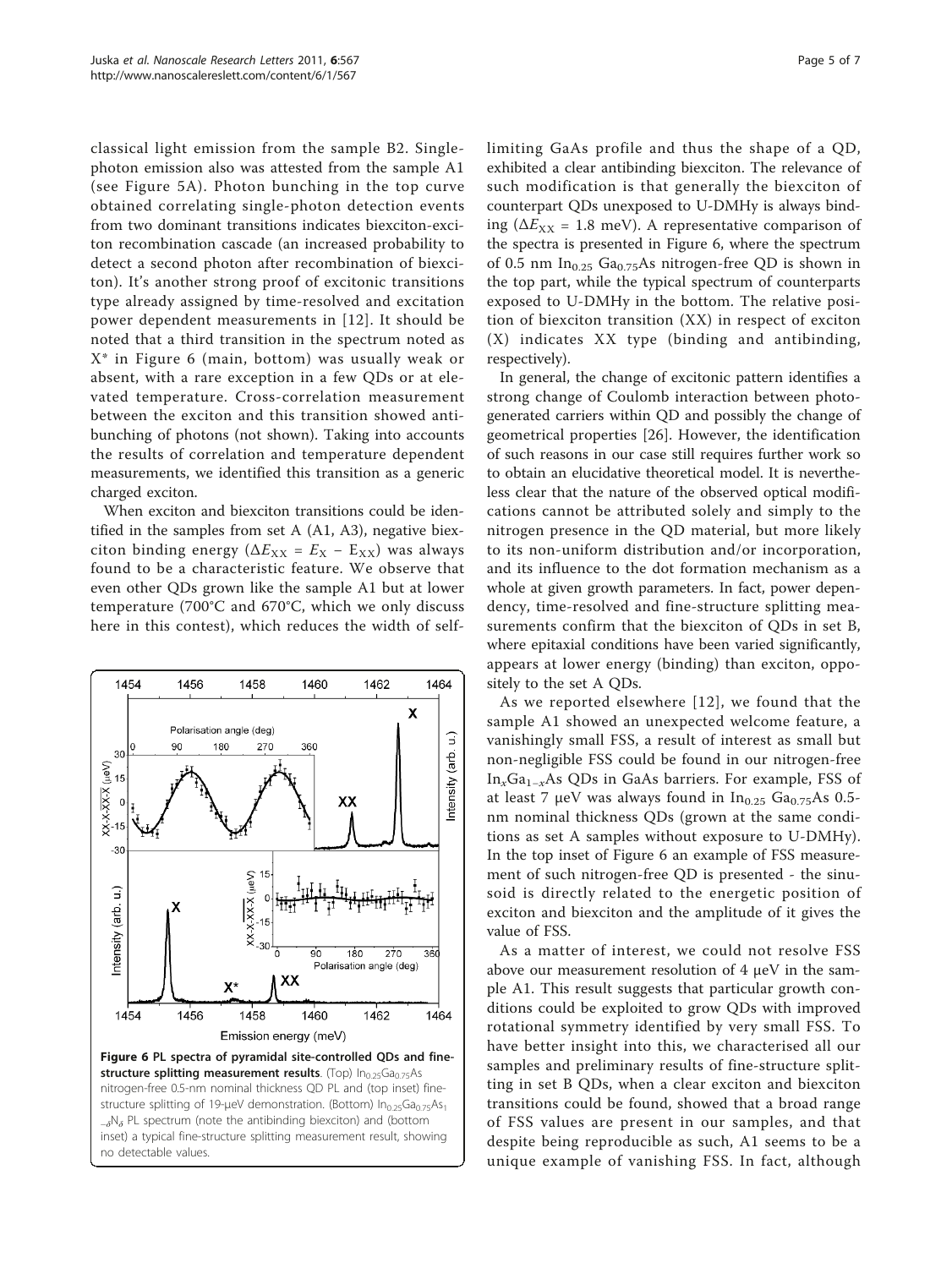<span id="page-5-0"></span>theoretical argumentations predict no FSS in QDs grown on (111) surface due to high symmetrical properties [\[27](#page-6-0),[28\]](#page-6-0), values as high as 90 μeV could be found in the samples B3 and B2, an indication possibly of increased alloy disorder. An example of FSS presence in the sample B2 is shown in the Figure 7, where the QD photoluminescence intensity is mapped against polarisation detection angle. Exciton  $(X)$  and biexciton  $(XX)$ transitions are clearly identified as each of them is comprised of two linearly polarised and energetically distant components - the result of exchange interaction between electron and hole in a low rotational symmetry QD. The energy separation in both doublets of X and XX is equal to the FSS of 90 μeV. The third transition X\* is attributed to generic charged exciton, as it does not show polarisation dependence due to the lack of exchange interaction [[29](#page-6-0)]. The attributed nature of these transitions is consistent with excitation power dependent measurements (not presented), where exciton intensity rises linearly, while biexciton as a square of excitation power [\[30](#page-6-0)].

## **Conclusions**

In conclusion, we have presented the first broad study on nitrogen incorporation in single  $In_{0.25} Ga_{0.75}As_{1-\delta}N_{\delta}$ site-controlled QDs. Nitrogen incorporation was attested by photoluminescence red-shift of at least 50 meV. Single-photon emission from selected QDs was proved by auto-correlation measurements. While nitrogen incorporation in thicker QDs grown at lower temperature



resulted in a broad distribution of optical properties (emission energy and transitions linewidth non-homogeneity) and fine-structure splitting as large as 90 μeV, exposure to U-DMHy of thinner QDs grown in a specific set of epitaxial conditions (higher temperature) altered the excitonic pattern (an antibinding biexciton appeared) and fine-structure splitting values were suppressed below the setup resolution of 4 μeV.

As a consequence of our results, it is clear that the exposure of QD layer to U-DMHy during the growth could be exploited not only as an emission tuning mechanism preserving good quality of optical properties but also in a particular case to improve the rotational symmetry of pyramidal site-controlled QDs - a necessary feature for the efficient generation of entangled photons.

#### Acknowledgements

This research was enabled by the Irish Higher Education Authority Program for Research in Third Level Institutions (2007 to 2011) via the INSPIRE programme, and by Science Foundation Ireland under grants 05/IN.1/I25 and 08/RFP/MTR/1659, and EU FP7 under the Marie Curie Reintegration Grant PERG07-GA-2010-268300. We are grateful to K. Thomas for his support with the MOVPE system.

#### Authors' contributions

GJ and LOM carried out optical characterisation of the samples and data analysis. VD and AG participated in the production of the samples, processing and microscopy characterization. EP conceived of the study, and participated in its design and coordination. All the authors participated in writing the draft, read and approved the final manuscript.

#### Competing interests

The authors declare that they have no competing interests.

Received: 18 July 2011 Accepted: 26 October 2011 Published: 26 October 2011

#### References

- 1. Michler P: Single semiconductor quantum dots Berlin: Springer; 2009. 2. Mohan A, Gallo P, Felici M, Dwir B, Rudra A, Faist J, Kapon E: [Record-low](http://www.ncbi.nlm.nih.gov/pubmed/20486231?dopt=Abstract) [inhomogeneous broadening of site-controlled quantum dots for](http://www.ncbi.nlm.nih.gov/pubmed/20486231?dopt=Abstract) [nanophotonics.](http://www.ncbi.nlm.nih.gov/pubmed/20486231?dopt=Abstract) Small 2010, 6:1268-1272.
- 3. Leifer K, Pelucchi E, Watanabe S, Michelini F, Dwir B, Kapon E: Narrow (approximate to 4 meV) inhomogeneous broadening and its correlation with confinement potential of pyramidal quantum dot arrays. Appl Phys Lett 2007, 91:081106.
- 4. Mereni LO, Dimastrodonato V, Young RJ, Pelucchi E: A site-controlled quantum dot system offering both high uniformity and spectral purity. Appl Phys Lett 2009, 94:223121.
- 5. Pelucchi E, Baier M, Ducommun Y, Watanabe S, Kapon E: High-quality InxGa1-xAs/Al0.30Ga0.70As quantum dots grown in inverted pyramids. Phys Status Solidi B 2003, 238:233-236.
- 6. Felici M, Gallo P, Mohan A, Dwir B, Rudra A, Kapon E: [Site-controlled](http://www.ncbi.nlm.nih.gov/pubmed/19235797?dopt=Abstract) [InGaAs quantum dots with tunable emission energy.](http://www.ncbi.nlm.nih.gov/pubmed/19235797?dopt=Abstract) Small 2009, 5:938-943.
- 7. Pelucchi E, Watanabe S, Leifer K, Zhu Q, Dwir B, De Los Rios P, Kapon E: [Mechanisms of quantum dot energy engineering by metalorganic vapor](http://www.ncbi.nlm.nih.gov/pubmed/17397234?dopt=Abstract) [phase epitaxy on patterned nonplanar substrates.](http://www.ncbi.nlm.nih.gov/pubmed/17397234?dopt=Abstract) Nano Lett 2007, 7:1282-1285.
- 8. Karlsson KF, Troncale V, Oberli DY, Malko A, Pelucchi E, Rudra A, Kapon E: Optical polarization anisotropy and hole states in pyramidal quantum dots. Appl Phys Lett 2006, 89:251113.
- 9. Troncale V, Karlsson KF, Oberli DY, Byszewski M, Malko A, Pelucchi E, Rudra A, Kapon E: Excited excitonic states observed in semiconductor